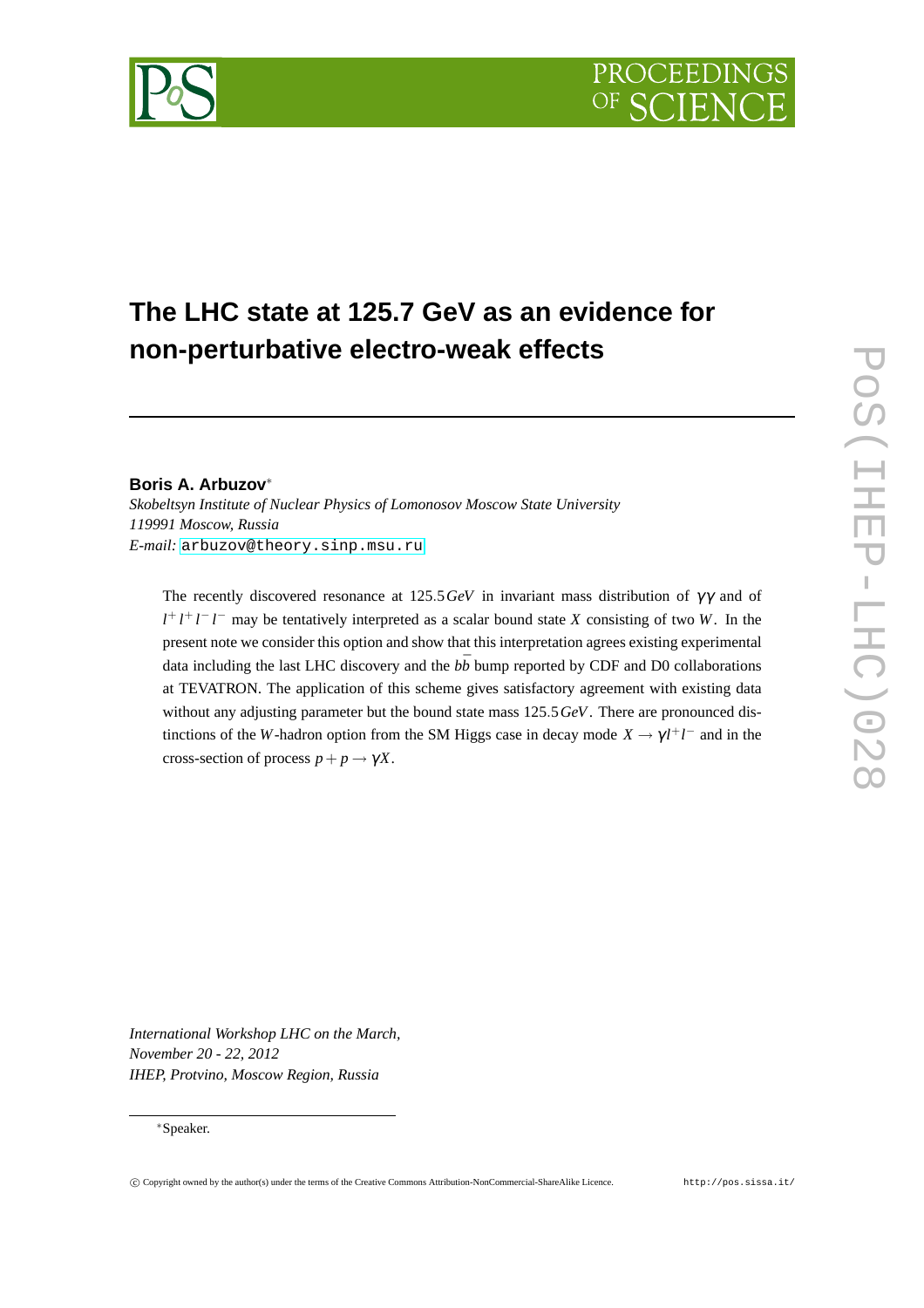#### <span id="page-1-0"></span>**1. Strong effective three-boson interaction**

Recent LHC searches for Higgs scalar  $[1, 2, 3, 4]$  $[1, 2, 3, 4]$  $[1, 2, 3, 4]$  $[1, 2, 3, 4]$  $[1, 2, 3, 4]$  $[1, 2, 3, 4]$  results in the outstanding discovery of a state with mass around 125.5*GeV*, which manifest itself in decays to  $\gamma\gamma$  and  $l^+l^+l^-l^-$ . The data are consistent with the production of the SM Higgs scalar. However in numerous comments the results are considered not only in terms of the SM Higgs, but also in different extensions of the SM. In any case data being presented in  $[1, 2, 3, 4]$  $[1, 2, 3, 4]$  $[1, 2, 3, 4]$  $[1, 2, 3, 4]$  $[1, 2, 3, 4]$  $[1, 2, 3, 4]$  $[1, 2, 3, 4]$  allow discussion of different options the more so, as the agreement of the data with SM predictions is not very convincing.

The present note is based mostly on works [\[5,](#page-9-0) [6\]](#page-9-0). We would discuss an interpretation of the LHC 125.5*GeV* state in terms of non-perturbative effects of the electro-weak interaction. For the purpose we rely on an approach induced by N.N. Bogoliubov compensation principle [\[7,](#page-9-0) [8\]](#page-9-0). In works  $[9] - [15]$  $[9] - [15]$ , this approach was applied to studies of a spontaneous generation of effective non-local interactions in renormalizable gauge theories. In particular, papers [\[14,](#page-9-0) [15\]](#page-9-0) deal with an application of the approach to the electro-weak interaction and a possibility of spontaneous generation of effective anomalous three-boson interaction of the form

$$
-\frac{G}{3!}F \,\varepsilon_{abc} W_{\mu\nu}^a W_{\nu\rho}^b W_{\rho\mu}^c; \nW_{\mu\nu}^3 = \cos \theta_W Z_{\mu\nu} + \sin \theta_W A_{\mu\nu}; \nW_{\mu\nu}^a = \partial_\mu W_\nu^a - \partial_\nu W_\mu^a + g \,\varepsilon_{abc} W_\mu^b W_\nu^c.
$$
\n(1.1)

with uniquely defined form-factor  $F(p_i)$ , which guarantees effective interaction (1.1) acting in a limited region of the momentum space. It was done of course in the framework of an approximate scheme, which accuracy was estimated to be  $\simeq 10\%$  [\[9\]](#page-9-0).

Would-be existence of effective interaction (1.1) leads to important non-perturbative effects in the electro-weak interaction. It is usually called anomalous three-boson interaction and it is considered for long time on phenomenological grounds [\[16,](#page-9-0) [17\]](#page-9-0). Our interaction constant *G* is connected with conventional definitions in the following way

$$
G = -\frac{g\lambda}{M_W^2};\tag{1.2}
$$

where  $g \approx 0.65$  is the electro-weak coupling. The current limitations for parameter  $\lambda$  read [\[18,](#page-9-0) [19\]](#page-9-0)

$$
-0.059 < \lambda < 0.026; \quad -0.036 < \lambda < 0.044; \ (95\% \, C.L.). \tag{1.3}
$$

Interaction (1.1) increases with increasing momenta *p*. For estimation of an effective dimensionless coupling we choose symmetric momenta  $(p, q, k)$  in vertex corresponding to the interaction

$$
(2\pi)^4 G \varepsilon_{abc} (g_{\mu\nu} (q_\rho p k - p_\rho q k) +g_{\nu\rho} (k_\mu p q - q_\mu p k) + g_{\rho\mu} (p_\nu q k - k_\nu p q) ++ q_\mu k_\nu p_\rho - k_\mu p_\nu q_\rho) F(p, q, k) \delta(p + q + k) + ...;
$$
\n(1.4)

where  $p, \mu, a$ ;  $q, \nu, b$ ;  $k, \rho, c$  are respectfully incoming momenta, Lorentz indices and weak isotopic indices of *W*-bosons. Explicit expression for the corresponding vertex is presented in work [\[14\]](#page-9-0).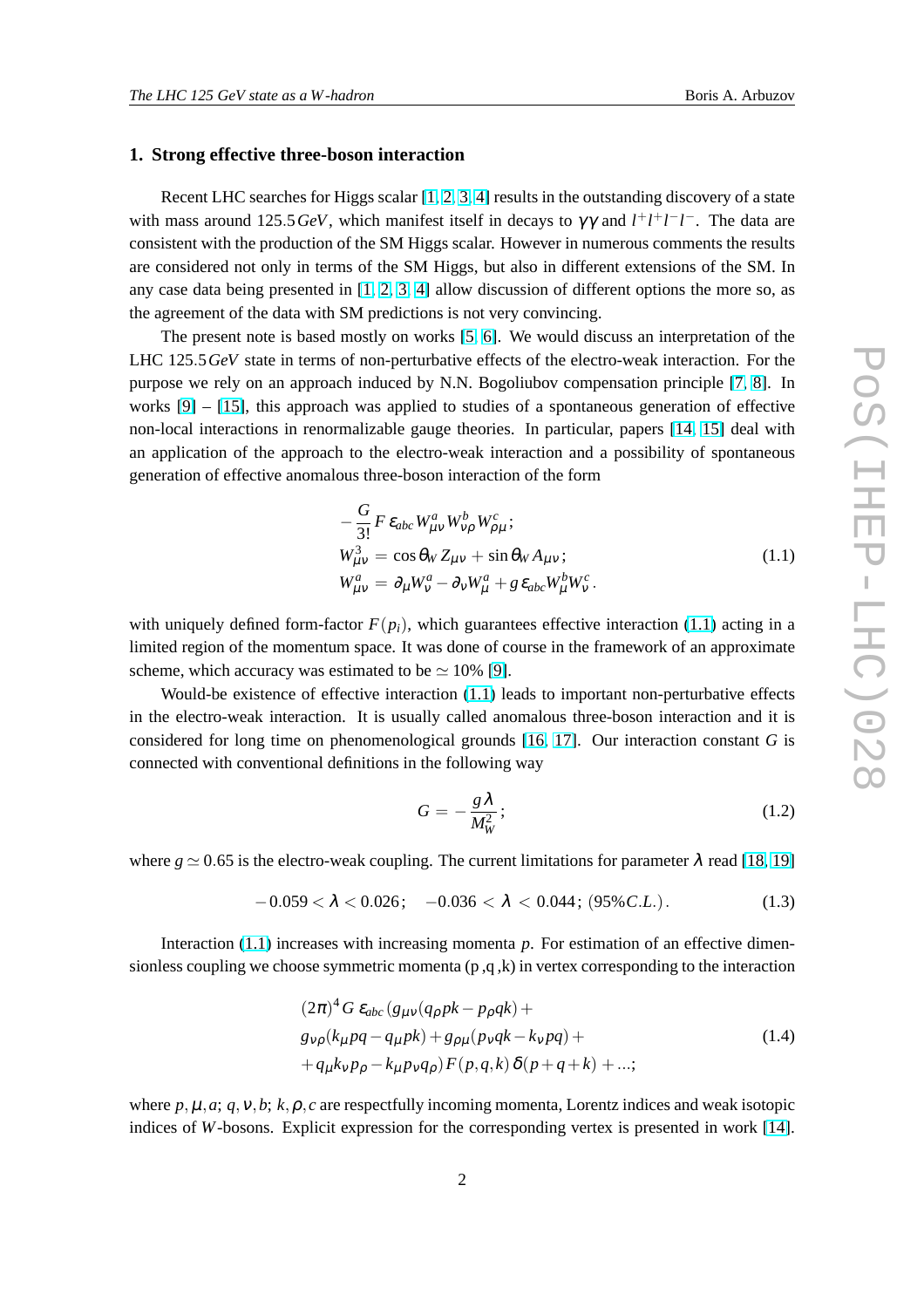Form-factor  $F(p,q,k)$  is obtained in work [\[15\]](#page-9-0) using the following approximate dependence on the three variables

$$
F(p,q,k) = F\left(\frac{p^2 + q^2 + k^2}{2}\right).
$$
 (1.5)

Symmetric condition means

$$
pq = pk = qk = \frac{p^2}{2} = \frac{q^2}{2} = \frac{k^2}{2}.
$$
\n(1.6)

Interaction [\(1.1\)](#page-1-0) increases with increasing momenta *p* and corresponds to effective dimensionless coupling being of the following order of magnitude

$$
g_{eff} = \frac{|g\lambda|p^2}{2M_W^2} F\left(\frac{3p^2}{2}\right). \tag{1.7}
$$

Behavior of  $g_{eff}(t)$  is presented at Fig.1.



**Figure 1:** Behavior of the effective coupling  $g_{eff}(t)$ ,  $t = Gp^2$ ;  $g_{eff}(t) = 0$  for  $t > 148$ .

We see that for  $t \approx 22$  the coupling reaches maximal value  $g_{eff} = 3.63$  (e.g. *p*(*max*)  $\simeq$ 5.4*TeV* with *G* from the forthcoming solution), that is corresponding effective  $\alpha$  is the following

$$
\alpha_{eff} = \frac{g_{eff}^2}{4\pi} = 1.049. \tag{1.8}
$$

Thus for sufficiently large momentum, interaction [\(1.1\)](#page-1-0) becomes strong and may lead to physical consequences analogous to that of the usual strong interaction (QCD). In particular bound states and resonances constituting of *W*-s (W-hadrons) may appear. We have already discussed [\[6\]](#page-9-0) a possibility to interpret the would-be CDF *W j j* excess [\[20\]](#page-9-0) in terms of such state.

# **2. Scalar bound state of two W-s**

In the present note we apply these considerations along with some results of work [\[15\]](#page-9-0) to the discovered decays to  $\gamma \gamma$  and  $l^+ l^+ l^- l^-$  of LHC 125.5 GeV state [\[1\]](#page-9-0)– [\[4\]](#page-9-0).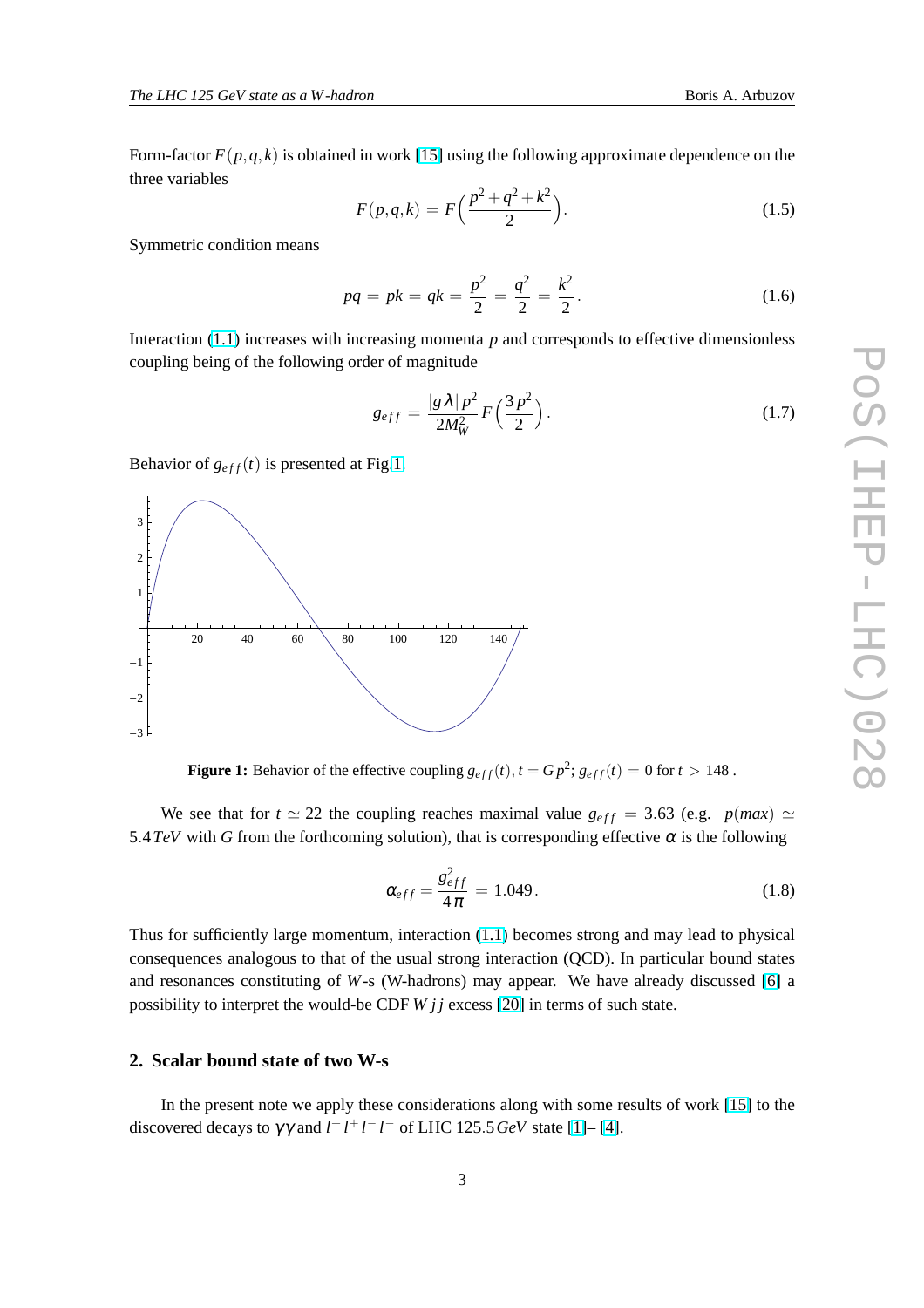<span id="page-3-0"></span>Let us assume that this effect is due to existence of bound state *X* of two *W* with mass *M<sup>s</sup>* . This state *X* is assumed to have spin 0 and weak isotopic spin also 0. Then vertex of *XWW* interaction has the following form

$$
\frac{G_X}{2} W^a_{\mu\nu} W^a_{\mu\nu} X \Psi_0; \tag{2.1}
$$

where  $\Psi_0$  is a Bethe-Salpeter wave function of the bound state. The main interactions forming the bound state are just non-perturbative interactions [\(1.1,](#page-1-0) 2.1). This means that we take into account exchange of vector boson *W* as well as of scalar bound state *X* itself. In diagram form the corresponding Bethe-Salpeter equation is presented in Fig.2, where black spot corresponds to *XWW* vertex (2.1) with BS wave function. Empty circles correspond to point-like anomalous three-gluon vertex [\(1.1\)](#page-1-0), double circle – point-like XWW vertex (2.1). Simple point – usual gauge triple *W* interaction. Double line – the bound state *X*, simple line – W.



**Figure 2:** Diagram representation of Bethe-Salpeter equation for W-W bound state.

We solve equation Fig. 2 with account of normalization conditions for Bethe-Salpeter wave function (details in work [\[5\]](#page-9-0)).

We introduce  $M_s = 125.5 \text{ GeV}$  and then we have unique solution of the set of equations and conditions with the following parameters

$$
G_X = 0.000666 \, GeV^{-1}; \quad G = \frac{0.00484}{M_W^2} \,. \tag{2.2}
$$

Result (2.2) means parameter of anomalous triple interaction [\(1.1\)](#page-1-0) with account of relation [\(1.2\)](#page-1-0)

$$
\lambda = -\frac{GM_W^2}{g} = -0.00744; \tag{2.3}
$$

which doubtless agrees limitations  $(1.3)$ .

## **3. Experimental implications**

Thus we have scalar state *X* with coupling (2.1, 2.2). In calculations of decay parameters and cross-sections we use CompHEP package [\[21\]](#page-9-0). We use parameter  $G_X$  (2.2) being obtained above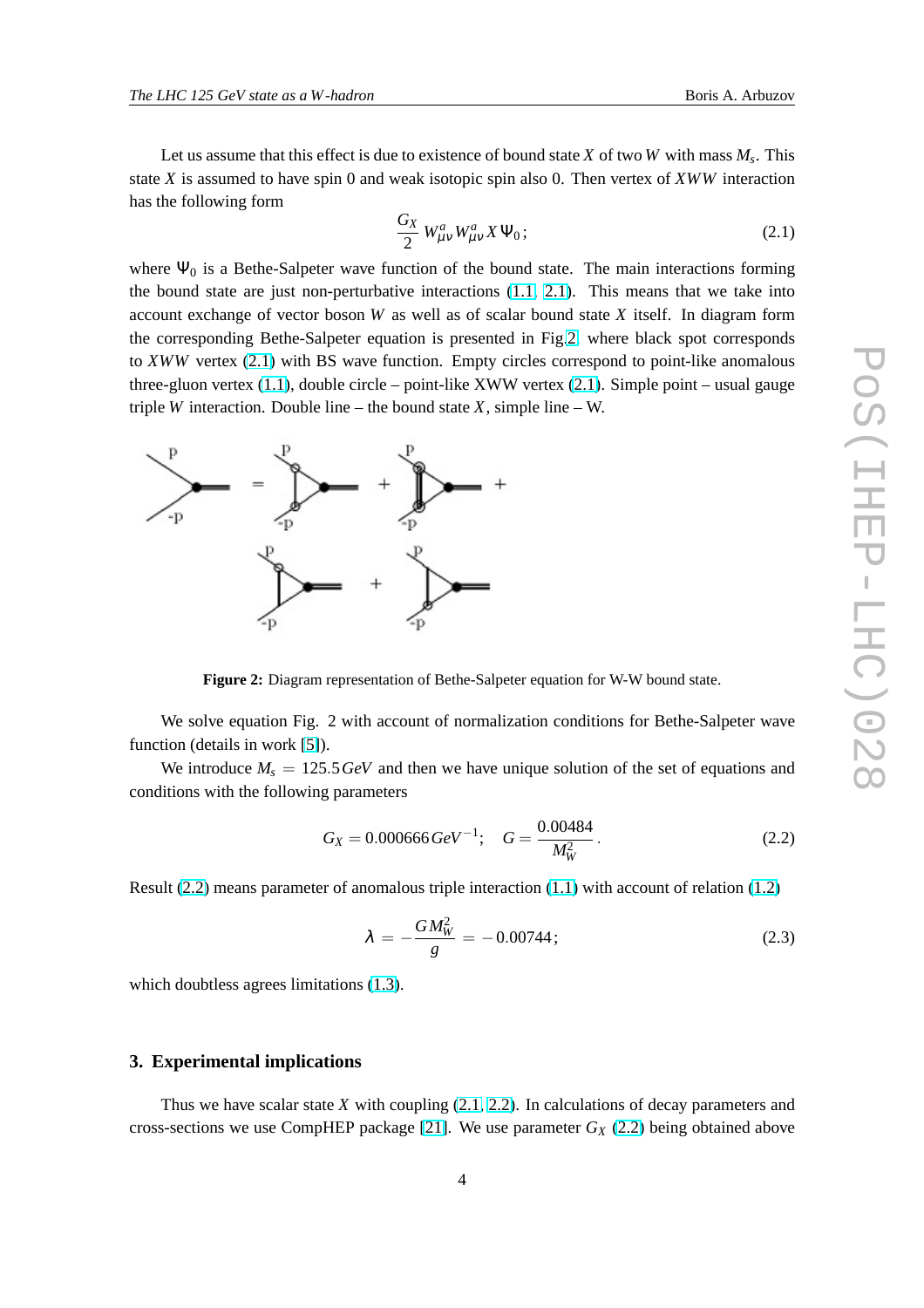<span id="page-4-0"></span>and  $M_s = 125.5 \text{ GeV}$ . Cross-sections of *X* production at LHC for energies being used in works[\[1\]](#page-9-0)  $-$  [\[4\]](#page-9-0) read

$$
\sigma_X = \sigma(p + p \to X + ...) = 0.18 pb; \sqrt{s} = 7 TeV; \n\sigma_X = \sigma(p + p \to X + ...) = 0.21 pb; \sqrt{s} = 8 TeV.
$$
\n(3.1)

Parameters of *X*-decay are the following

$$
\Gamma_t(X) = 0.000502 \, GeV; \nBR(X \to \gamma \gamma) = 0.430; BR(X \to \gamma Z) = 0.305; \nBR(X \to 4I(\mu, e)) = 0.000577; BR(X \to b\bar{b}) = 0.000024.
$$
\n
$$
BR(X \to \gamma e^+ e^-) = 0.0231; BR(X \to \gamma \mu^+ \mu^-) = 0.016; \nBR(X \to \gamma \tau^+ \tau^-) = 0.0125; BR(X \to \gamma u\bar{u}) = 0.0478; \nBR(X \to \gamma c\bar{c}) = 0.0368; BR(X \to \gamma d\bar{d}) = 0.0446; \nBR(X \to \gamma s\bar{s}) = 0.0430; BR(X \to \gamma b\bar{b}) = 0.0416.
$$
\n(3.2)

For decay  $X \rightarrow b\bar{b}$  we calculate the evident triangle diagram and use  $m_b(125 \text{ GeV}) \simeq 2.9 \text{ GeV}$ . Branching ratios for decays to other fermion pairs are even smaller. We see that state *X* is quite narrow, so we would expect the observable width of the state to be defined by the corresponding experimental resolution.

Experimental data give in the region of the state the following results for  $\sigma_{\gamma\gamma} = \sigma_X BR(X \to Y)$ γγ) [\[3,](#page-9-0) [4\]](#page-9-0)

$$
\mu_{\gamma\gamma} = \frac{\sigma \times BR(X \to \gamma \gamma)_{exp}}{\sigma \times BR(X \to \gamma \gamma)_{SM}} = 1.8 \pm 0.5; \tag{3.3}
$$
\n
$$
\mu_{\gamma\gamma} = \frac{\sigma \times BR(X \to \gamma \gamma)_{exp}}{\sigma \times BR(X \to \gamma \gamma)_{SM}} = 1.6 \pm 0.4.
$$

Here  $\sigma(SM) \simeq 0.04$  *pb* is the Standard Model value for the quantity under discussion, upper line corresponds to ATLAS data [\[3\]](#page-9-0) and the lower line corresponds to CMS data [\[4\]](#page-9-0). Firstly both limitations are quite consistent. Secondly our value for the same quantity from (3.1, 3.2) reads

$$
\mu_{\gamma\gamma} = \frac{\sigma \times BR(X \to \gamma \gamma)_{calc}}{\sigma \times BR(X \to \gamma \gamma)_{SM}} = 1.9; \tag{3.4}
$$

that also agrees results (3.3), however it essentially exceeds the SM value. At this point it is advisable to discuss accuracy of our approximations. The former experience concerning both applications to Nambu – Jona-Lasinio model in QCD [\[10,](#page-9-0) [11,](#page-9-0) [13\]](#page-9-0) and to the electro-weak interaction [\[14,](#page-9-0) [15\]](#page-9-0) shows that average accuracy of the method is around 10% in values of different parameters. So we may assume, that in the present estimations of coupling constant  $G_X$  we also have the same accuracy. For the cross-section this means possible deviation up to 20% of the calculated value. Thus we would change (3.4) to the following result

$$
\mu_{\gamma\gamma} = (1.9 \pm 0.38) pb; \tag{3.5}
$$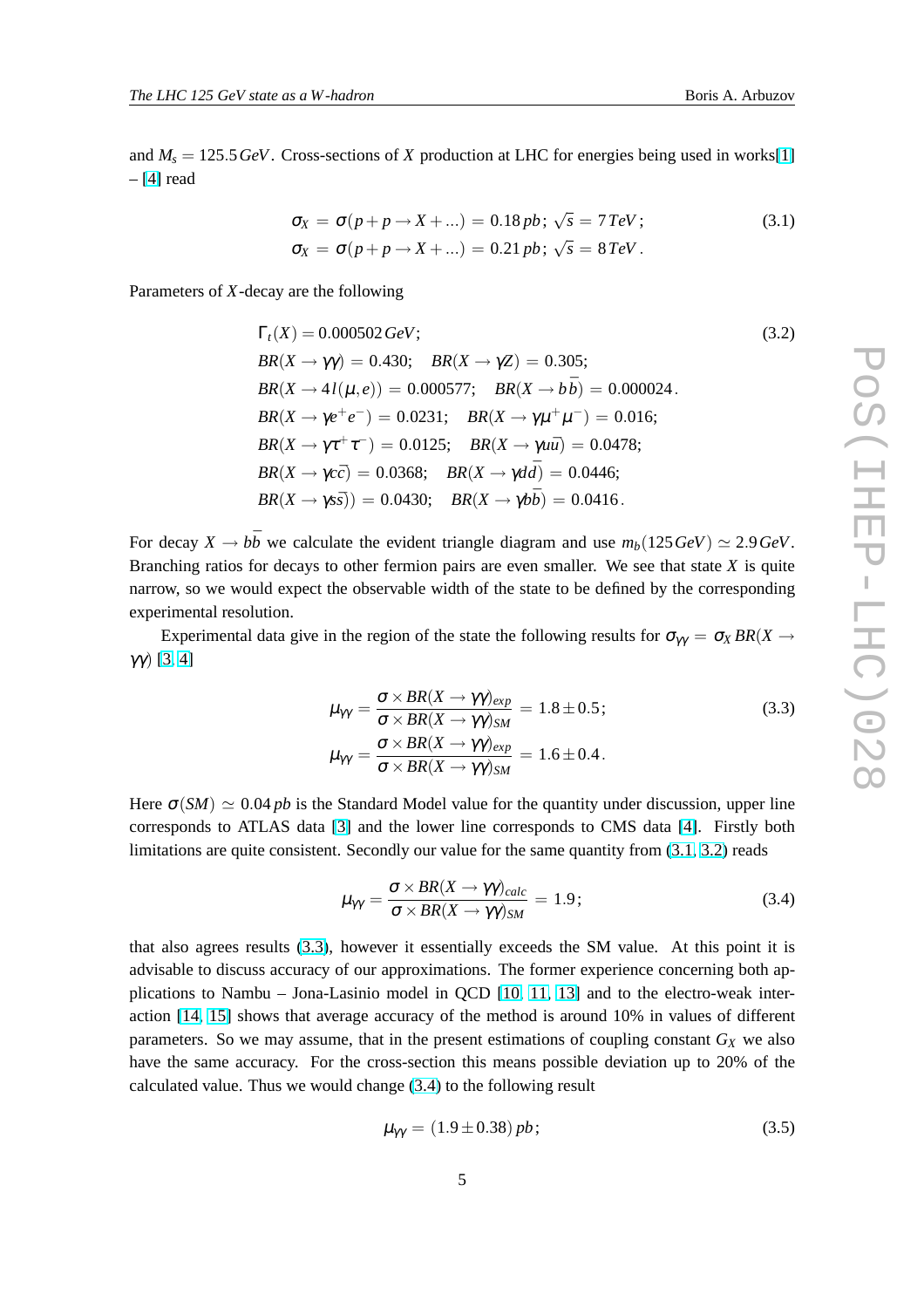<span id="page-5-0"></span>Branching ratios [\(3.2\)](#page-4-0) do not depend on the value of  $G_X$ , so we assume their accuracy being considerably better than in [\(3.5\)](#page-4-0). In any case result [\(3.5\)](#page-4-0) agrees [\(3.3\)](#page-4-0).

We would emphasize importance of channel  $X \to \gamma l^+ l^-$ . For this decay mode from [\(3.1,](#page-4-0) [3.2\)](#page-4-0) we predict for energy  $\sqrt{s} = 8 \text{ TeV}$ 

$$
\sigma_X BR(X \to \gamma l^+ l^-) = (0.0075 \pm 15) pb; \tag{3.6}
$$

that gives *N* ∼ 70 events for already achieved luminosity [\[3,](#page-9-0) [4\]](#page-9-0). This channel may serve for an accurate test of our results because the SM Higgs option gives around 5 events [\[22\]](#page-9-0). By the way, authors of work [\[22\]](#page-9-0) call this channel "overlooked" and I incline to agree this definition, because the channel can be effectively registered but have not been studied yet.

The important difference of our predictions with the SM results consists in decay channel  $X \rightarrow b\bar{b}$ . For SM Higgs which is usually considered for explanation of 125.5*GeV* state this decay is dominant, whereas our result [\(3.2\)](#page-4-0) gives extremely small  $BR \simeq 310^{-5}$ . We would emphasize that SM Higgs interpretation could not be considered as proved unless  $b\bar{b}$  channel with the proper intensity would be detected. However recently the results of TEVATRON were reported [\[23\]](#page-9-0), in which there was an excess of  $b\bar{b}$  events registered in the region  $120\,\text{GeV} < M_{bb} < 150$ . Provided this excess being prescribed to decay of Higgs the result reads [\[23\]](#page-9-0)

$$
\mu_{bb} = 1.97^{+0.74}_{-0.73};\tag{3.7}
$$

that the authors of [\[23\]](#page-9-0) consider as a confirmation of SM Higgs interpretation of results [\[1,](#page-9-0) [2,](#page-9-0) [3,](#page-9-0) [4\]](#page-9-0). We shall once more discuss this item after a consideration of the vector *W W* bound state.

# **4. Vector isovector state and the**  $b\bar{b}$  bump at the TEVATRON

In work [\[6\]](#page-9-0) the interpretation of CDF *jet* − *jet* enhancement around 140 GeV [\[20\]](#page-9-0) was considered as a manifestation of isovector *W*-hadron with spin 1. We assume that this excess is due to existence of bound state *V* of two *W*. This state *V* is assumed to have spin 1 and weak isotopic spin also 1. Then vertex of *VWW* interaction has the following form

$$
\frac{G_V}{2} \varepsilon_{abc} W^a_{\mu\nu} W^b_{\nu\rho} V^c_{\rho\mu} \Psi_V ; \qquad (4.1)
$$

where  $\Psi_V$  is a Bethe-Salpeter wave function of the bound state. The main interactions forming the bound state are just non-perturbative interactions [\(1.1,](#page-1-0) 4.1). This means that we take into account exchange of vector boson *W* as well as of vector bound state *V* itself. Bethe-Salpeter wave function  $Ψ<sub>V</sub>$  provides effective form-factor  $F<sub>V</sub>(p) \equiv Ψ<sub>V</sub>(p)$ . Form-factor  $F<sub>V</sub>(p)$  in work [\[6\]](#page-9-0) is expressed in terms of the Meijer functions

$$
F_V(p) = \frac{\pi}{2} G_{15}^{21} (z|_{1,0,1/2,-1/2,-1}^{0}) + C_1 G_{15}^{21} (z|_{1/2,1/2,1,-1/2,-1}^{1/2}) + C_2 G_{04}^{20} (z|1/2,1,-1/2,-1) + C_3 G_{04}^{10} (-z|1,1/2,-1/2,-1).
$$
\n
$$
z = \frac{G_V^2 (p^2)^2}{1024 \pi^2}; C_1 = -0.015282; C_2 = -3.6512; C_3 = 1.2810^{-11}.
$$
\n(4.2)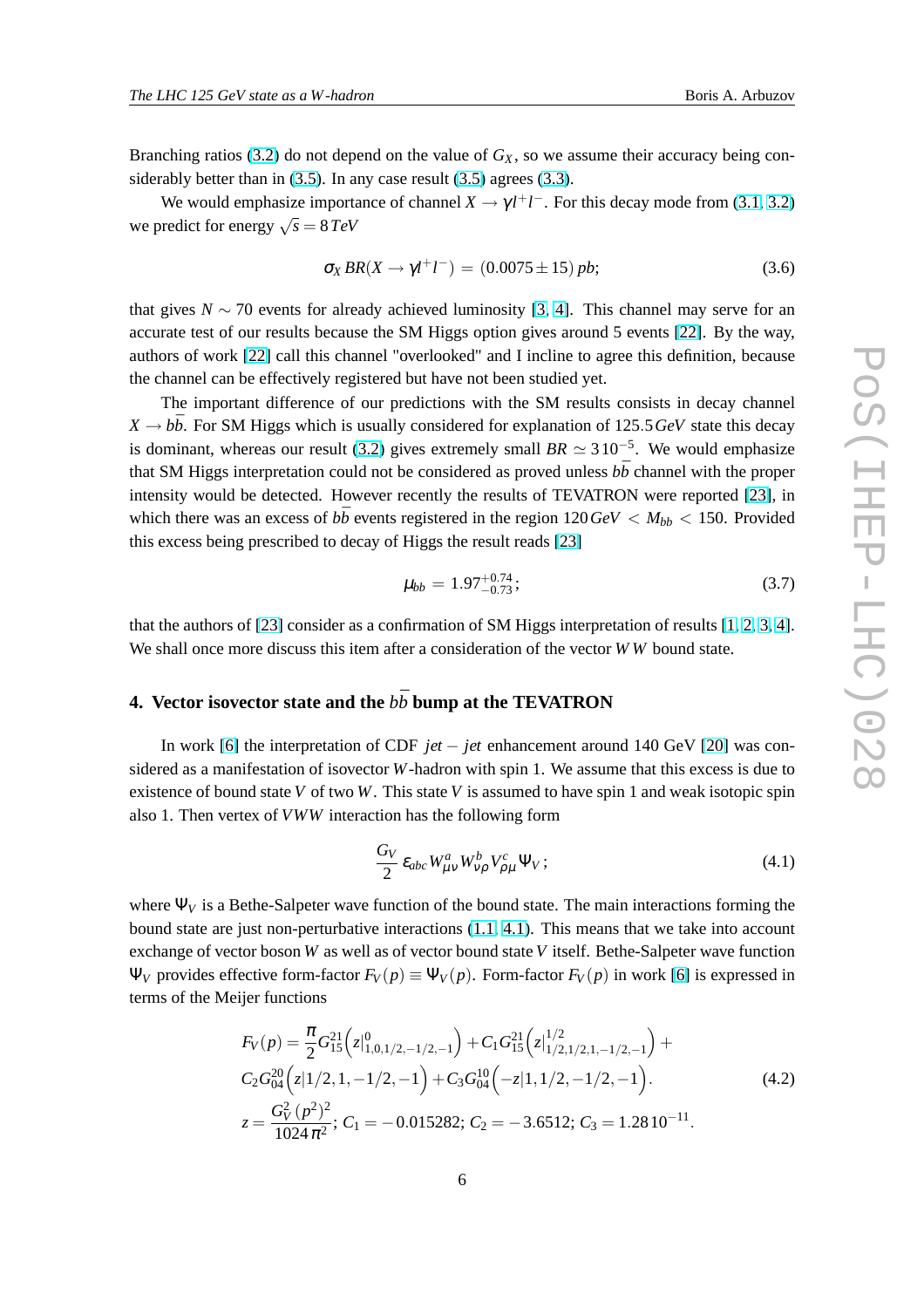<span id="page-6-0"></span>Here  $G_V$  is taken to be

$$
G_V = \frac{0.1425}{M_W^2}.
$$
\n(4.3)

It is 15% smaller than the value being obtained in [\[6\]](#page-9-0). We take this value within the accuracy of the method in view to obtain consistent agreement of the totality of data to experiments.



**Figure 3:** Behavior of form-factor  $F_V(p)$  for  $p < 7000 \text{ GeV}$ .

Behavior of  $F_V(p)$  is presented in Fig.3. We use form-factor  $F_V(p)$  for calculation of crosssections with the aid of CompHEP package [\[21\]](#page-9-0). With value (4.3) we have for the cross-section at TEVATRON for production of *jet jet*(*W*, *Z*) [\[20\]](#page-9-0)

$$
\sigma_{jjW,Z} \simeq 1.1 pb \quad (M_V = 140 \, GeV);
$$
\n
$$
\sigma_{jjW,Z} \simeq 1.2 pb \quad (M_V = 130 \, GeV).
$$
\n(4.4)

These values do not contradict both CDF [\[20\]](#page-9-0) ( $\sigma = 4.0 \pm 1.2$  *pb*) and D0 [\[24\]](#page-9-0) ( $\sigma < 1.9$  *pb*) data.

Let us denote these states as  $V, V^{\pm}$ . Then neutral state V has significant BR for decay  $V \rightarrow$  $b\bar{b}$ , *BR*( $b\bar{b}$ ) = 0.143 [\[6\]](#page-9-0). The cross-section of V production with accompanying  $W^{\pm}$  at TEVA-TRON also is easily extracted from [\[6\]](#page-9-0) results with account of value (4.3):  $\sigma(W^{\pm}V) = 1.3 \text{ pb}$ . Thus we have

$$
\sigma(W^{\pm} V) \times BR(b\bar{b}) \simeq 0.17 \, pb \, ; \tag{4.5}
$$

that is to be compared with experimental number [\[23\]](#page-9-0), which was obtained in the course of the SM Higgs search:

$$
\sigma(W^{\pm} H) \times BR(b\bar{b}) = 0.23^{+0.09}_{-0.08} pb; \n\sigma(W^{\pm} H) \times BR(b\bar{b})_{SM} = 0.12 \pm 0.01 pb; \qquad (4.6)
$$

where we also show the SM value for this quantity calculated on assumption of the data being due to the would-be 125.5 GeV Higgs. As a matter of fact, experiment does not contradict both options but agrees the W-vector bound state option (4.5) rather better.

For comparison with LHC data we calculate also the effect of *jet jet* decay of 135 GeV V state. For  $p p$ ,  $\sqrt{s} = 7 TeV$  we have

$$
\sigma_{jjW,Z} = 4.6 pb; \tag{4.7}
$$

that agrees recent data [\[25\]](#page-9-0)  $\sigma_{ijW,Z}$  < 5 *pb*.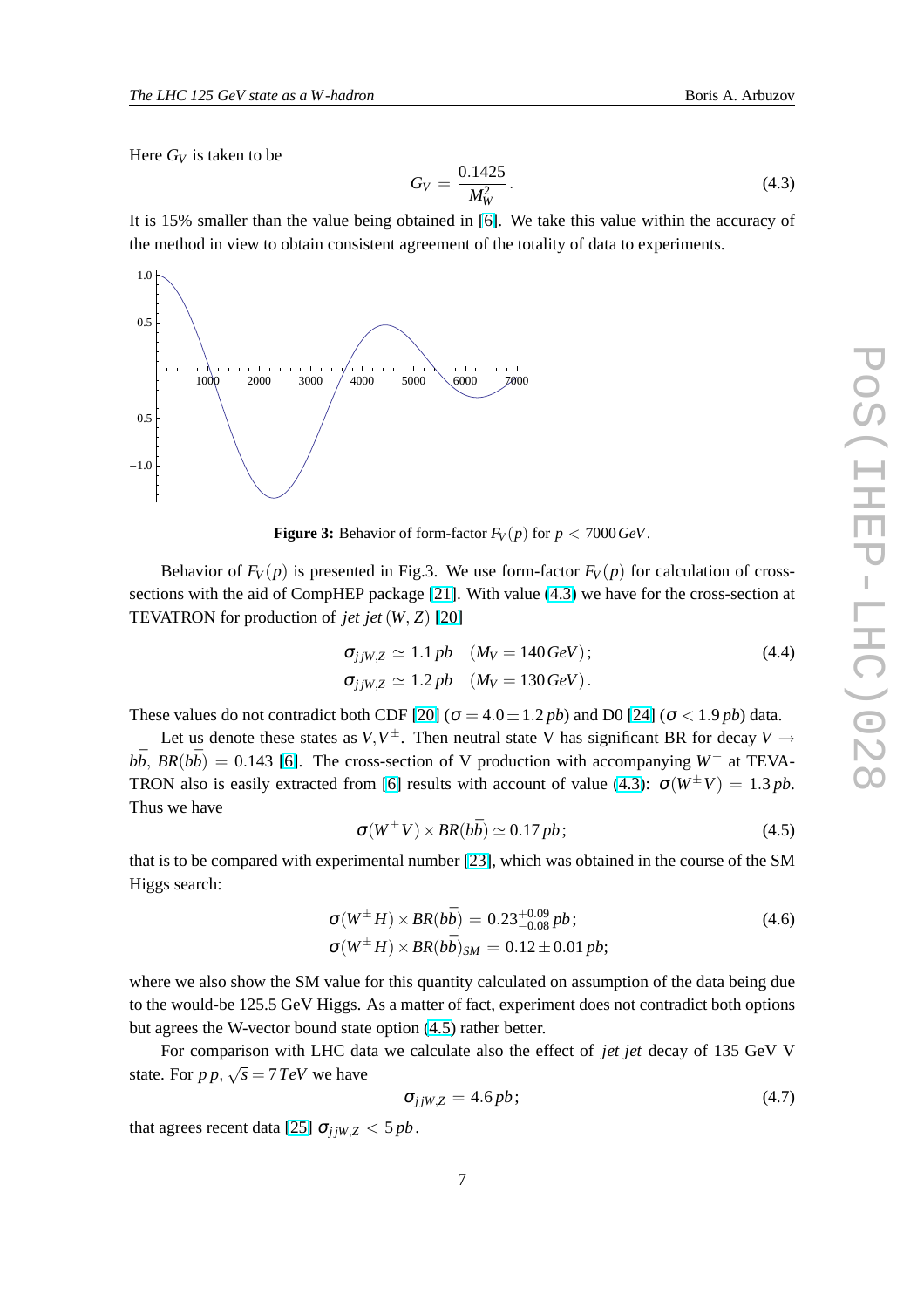#### **5. Comparison to experiments**

Thus we have scalar state *X* with coupling [\(2.1,2.2\)](#page-3-0) and vector state  $V^a$  with coupling [\(4.1](#page-5-0)[,4.3\)](#page-6-0). In calculations of decay parameters and cross-sections we use CompHEP package [\[21\]](#page-9-0). Crosssections of *X* production at LHC are presented in [\(3.1\)](#page-4-0). Branching ratios see [\(3.2\)](#page-4-0).

From [\(3.1,](#page-4-0) [3.2\)](#page-4-0) we have for (quite unusual for the Higgs) decay  $X \to \gamma l^+l^-(l = e, \mu)$  the following value

$$
\sigma \times BR(X \to \gamma l^+ l^-)_{calc} = \sigma_{\gamma\gamma SM} \mu_{\gamma \gamma calc} \times
$$
  
\n
$$
\frac{BR(X \to \gamma l^+ l^-)}{BR(X \to \gamma \gamma)} = 0.0075 pb.
$$
 (5.1)

This prediction is decisive for checking of the option under discussion. Remind that we have

$$
\sigma_{\gamma\gamma}(SM) = \sigma_H BR(H \to \gamma\gamma) \simeq 0.04 \, pb.
$$

Our value for the same quantity from [\(3.1,](#page-4-0) [3.2\)](#page-4-0)  $\sigma_{\gamma\gamma} = 0.079 pb$  [\(3.4\)](#page-4-0), that essentially exceeds the SM value  $\sigma(SM)$ . Note that branching ratios [\(3.2\)](#page-4-0) does not depend on the value of  $G_X$ . The main results are presented in the following Table 1.

|                                        | $\mu_{exp}$             | $\mu_{calc}$ | $\mu_{eff}(V140\,GeV)$ |
|----------------------------------------|-------------------------|--------------|------------------------|
| $H(X) \rightarrow \gamma \gamma$ ATLAS | $1.8 \pm 0.5$           | 1.9          |                        |
| $H(X) \rightarrow \gamma \gamma$ CMS   | $1.6 \pm 0.4$           | 1.9          |                        |
| $H(X) \rightarrow 4l$ ATLAS            | $1.2 \pm 0.6$           | 1.05         |                        |
| $H(X) \rightarrow 4l$ CMS              | $0.7 \pm 0.4$           | 1.05         |                        |
| $H(X) \rightarrow b\bar{b}$ ATLAS      | $0.48^{+2.17}_{-2.12}$  | $\Omega$     | 1.01                   |
| $H(X) \rightarrow b\bar{b}$ CMS        | $0.15^{+0.73}_{-0.66}$  | $\Omega$     | 1.01                   |
| $H(X) \to \tau \bar{\tau}$ ATLAS       | $0.16_{-1.84}^{+1.72}$  | $\theta$     | 2.5                    |
| $H(X) \to \tau \bar{\tau}$ CMS         | $-0.14_{-0.68}^{+0.76}$ | $\Omega$     | 2.5                    |
| $H(X) \rightarrow b\bar{b}$ TEVATRON   | $1.97^{+0.74}_{-0.73}$  | $\Omega$     | 1.42                   |

Table 1. Comparison of experimental data to SM Higgs option and the W-hadrons option.

The last line of Table 1 describes recent joint results of CDF and D0 on detection of  $b\bar{b}$  pair production in region of effective masses  $120 \text{ GeV} < M < 150 \text{ GeV}$  [\[23\]](#page-9-0). This result may be considered as a confirmation of data  $[1, 2, 3, 4]$  $[1, 2, 3, 4]$  $[1, 2, 3, 4]$  $[1, 2, 3, 4]$  $[1, 2, 3, 4]$  $[1, 2, 3, 4]$ . In the framework of the present interpretation we prescribe this effect to production of the resonance  $V(140)$ . With account of this remark we calculate values of  $\chi^2$  per number of degrees of freedom from the Table 1. We have for the two possibilities:

$$
\frac{\chi_{SM}^2}{N} = 1.16; \quad \frac{\chi_X^2}{N} = 0.24; \quad N = 9. \tag{5.2}
$$

The first value corresponds to SM Higgs and the second one corresponds to the option of *W*hadrons. As a matter of fact both options are compatible with data, however the second one seems for the moment to be preferable. Resonance  $V(140)$  also give contribution to process  $p + p \rightarrow$  $(W, Z)$  + *jet jet* + ... . CMS result [\[25\]](#page-9-0) gives limitation for possible contribution  $\sigma < 5$  *pb* of a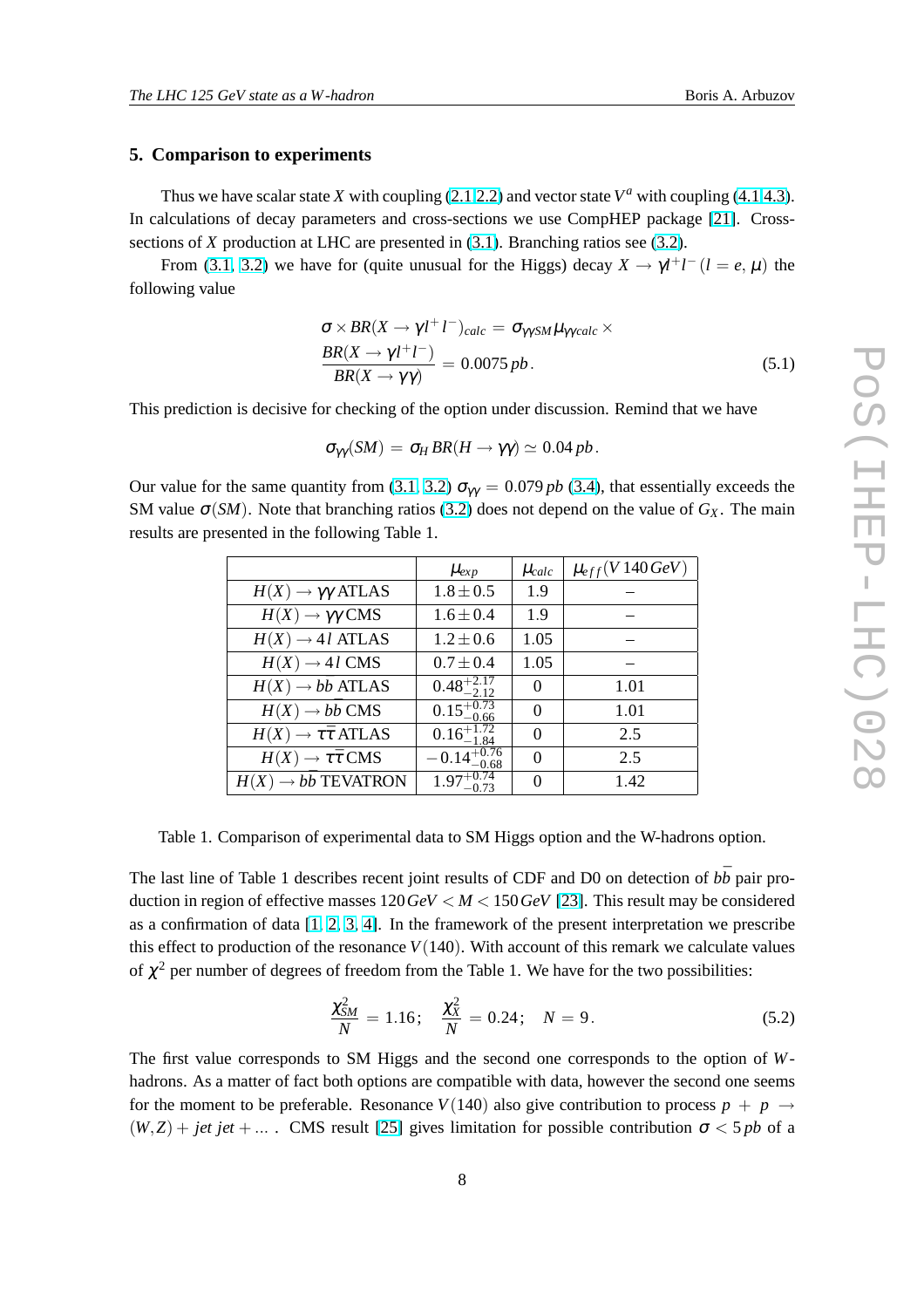resonance with mass  $120 \text{ GeV} < M_R < 150 \text{ GeV}$ . The contribution for this process of the resonance V(140) is calculated above [\(4.7\)](#page-6-0). Thus we have here also absence of a contradiction. We would hope that the forthcoming refinement of data should decide definitely for one definite variant<sup>1</sup>. For the decisive criterion for the discrimination of two variants being discussed we would emphasize the importance of channel  $X \to \gamma l^+ l^-$ . For this decay mode from [\(3.1,](#page-4-0) [3.2\)](#page-4-0) we predict

$$
\sigma_X BR(X \to \gamma l^+ l^-) = (0.0075 \pm 15) pb; \tag{5.3}
$$

whereas for SM Higgs option such process is negligible. The decay [\(3.6\)](#page-5-0) gives  $N \approx 70$  events for already achieved luminosity [\[1,](#page-9-0) [2,](#page-9-0) [3,](#page-9-0) [4\]](#page-9-0). This channel might serve for accurate test of our results.

There is also promising process  $p + p \rightarrow \gamma + X + ...$ , with cross-section strongly exceeding the cross-section of the process  $p + p \rightarrow \gamma + H + \dots$ . This is due to  $XZ\gamma$  vertex in interaction [\(2.1\)](#page-3-0).

For illustration of effects we show in Table 2 the approximate number of events for processes under discussion. We present 3 values of the total energy: 7 TeV, 8 TeV and 14 TeV.

| $\sqrt{s}$ ; L                             | $7 TeV; 5 fb^{-1}$ | $8 TeV$ ; 15 $fb^{-1}$ | $14 TeV$ ; 30 $fb^{-1}$ |
|--------------------------------------------|--------------------|------------------------|-------------------------|
| $N(X \to \gamma \gamma)$                   | 380                | 1400                   | 5900                    |
| $N^{SM}(H\to\gamma\gamma)$                 | 200                | 780                    | 3300                    |
| $N(\gamma + (X \rightarrow 2\gamma))$      | 17.5               | 66                     | 285                     |
| $N^{SM}(\gamma + (H \rightarrow 2\gamma))$ | 0.015              | 0.056                  | 0.0243                  |
| $N(X \rightarrow \gamma e^+e^-)$           | 21                 | 77                     | 322                     |
| $N(X \to \gamma \mu^+ \mu^-)$              | 15                 | 53                     | 223                     |
| $N^{SM}(H \to \gamma l^+l^-)$              | 12                 | 45                     | 19.3                    |

Table 2. Number of events for processes (with 100% efficiency).

We also would draw attention to difference of our predictions with the SM results in decay channel  $X \to b\bar{b}$ . For SM Higgs which is usually considered for explanation of would-be 125*GeV* state this decay is dominant, whereas our result [\(3.2\)](#page-4-0) gives extremely small  $BR \simeq 3\,10^{-5}$  (see Table 1). We would emphasize that SM Higgs interpretation could not be considered as proved unless  $b\bar{b}$ channel with the proper intensity would be detected.

We would also draw attention to quite promising process  $p p \rightarrow \gamma + X + ...$  with  $X \rightarrow \gamma \gamma$ . Our option gives for the process cross-section

 $\sigma(\gamma, X \to 2\gamma + ...) \simeq 3.6 fb$  at LHC, that for already reached luminosity 4.8  $fb^{-1}$  gives around 17 events, whereas for the SM Higgs option the effect is negligible. This process could provide a decisive test of our proposal, the more so as the amount of experimental data will increase in the near future.

# **6. Conclusion**

Thus we have an alternative interpretation of LHC 125.5*GeV* phenomenon. The overall data do not contradict both the SM Higgs option and the description in terms of the scalar W-hadron *X* with account of the vector W-hadron *V*, which we discuss here. However our estimates of the

<sup>&</sup>lt;sup>1</sup>Of course, one have to bear in mind also other options for interpretation of the effect.